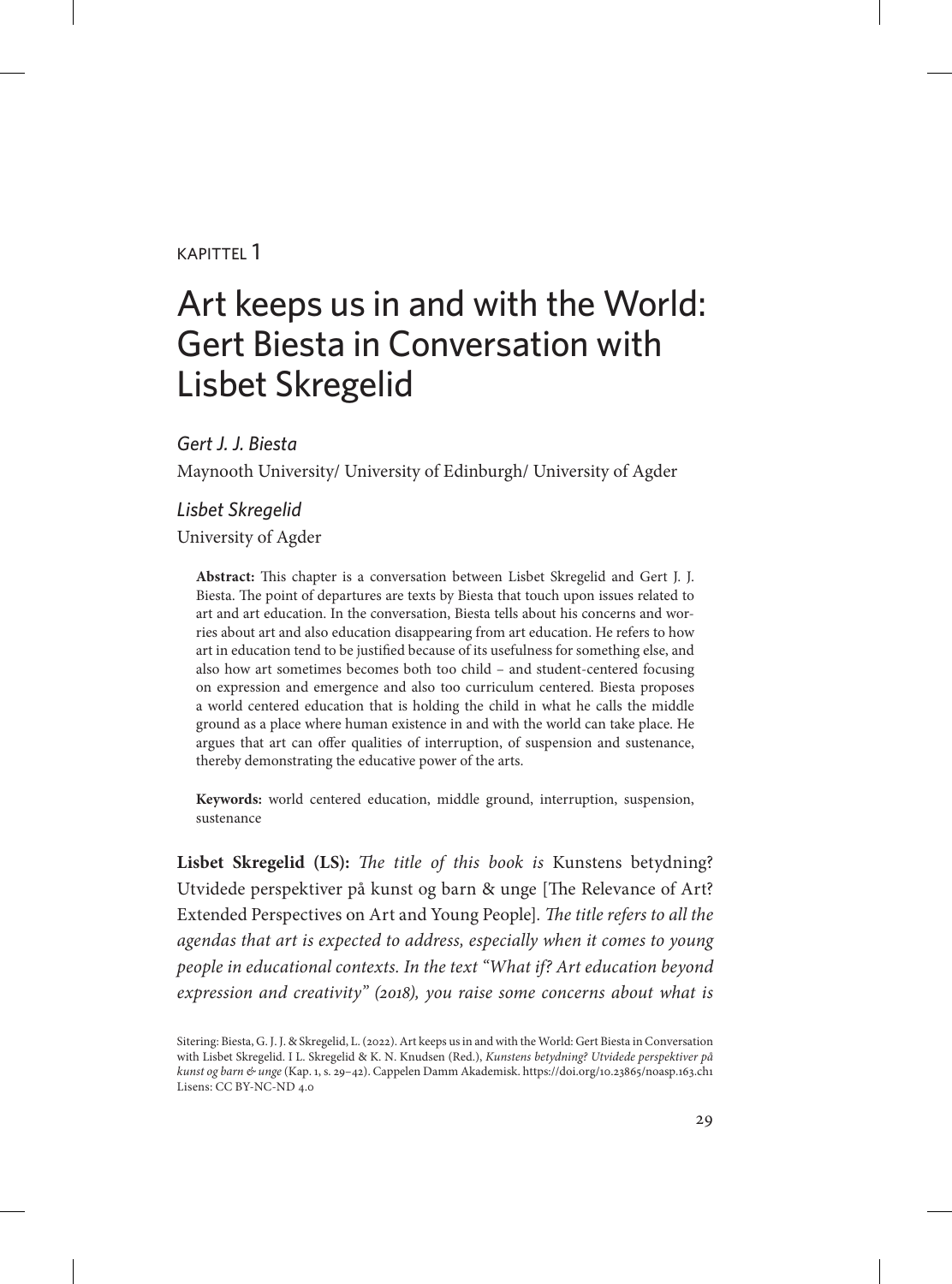### *asked from art to bring about. Can you tell us a little bit about these concerns? What are your worries?*

**Gert Biesta (GB)**: In the chapter I mention that nowadays there is quite a lot of attention for the arts in educational circles. This is partly the result of all the work artists and art educators have done over the past decades to ensure that the arts have a place on the curriculum. And one could say that in a sense the attention for the arts shows that their efforts have been quite successful. It is also the result of concerns amongst educators and parts of society, including politicians, that the "diet" of contemporary schools has become too narrow – too much focused on the so-called "basics" (I will come back to the question of what should be considered as "basic" in education) and on measurable learning outcomes in a small number of areas (usually language, science and mathematics) – and that the arts are needed in order to broaden and rebalance the curriculum.

So, there is a definitely something positive happening, but any claim to a place on the school curriculum always raises the question of justification, and here I have some serious concerns. One discourse I have seen emerging – and in some countries it seems to have become the only discourse – is that the arts should be on the curriculum because they are *useful*. And the usefulness of the arts is then argued for with arguments such as "playing music will make you better at algebra, dance will make you better at geometry, the fine arts will make you better at science and technology, theatre will improve your self-regulation skills," and so on.

What is also worrying is that many of these arguments are made "via" the brain, so to speak, claiming that in some way engagement with the arts does something with the child's brain and that what the arts "do" with the brain is useful for what the brain then needs to do for the curricular "basics." I put it in these terms, because I find this line of argument rather ridiculous, as if a classroom is just a set of brains that are processing information in order to produce learning outcomes that can be measured and put into league tables. The problem, as you will understand, is that in such a story there is literally *no one*.

One main problem with such justifications for the arts in education is that they do not really care about the arts themselves. After all, if the only reason for having the arts on the curriculum is because they are useful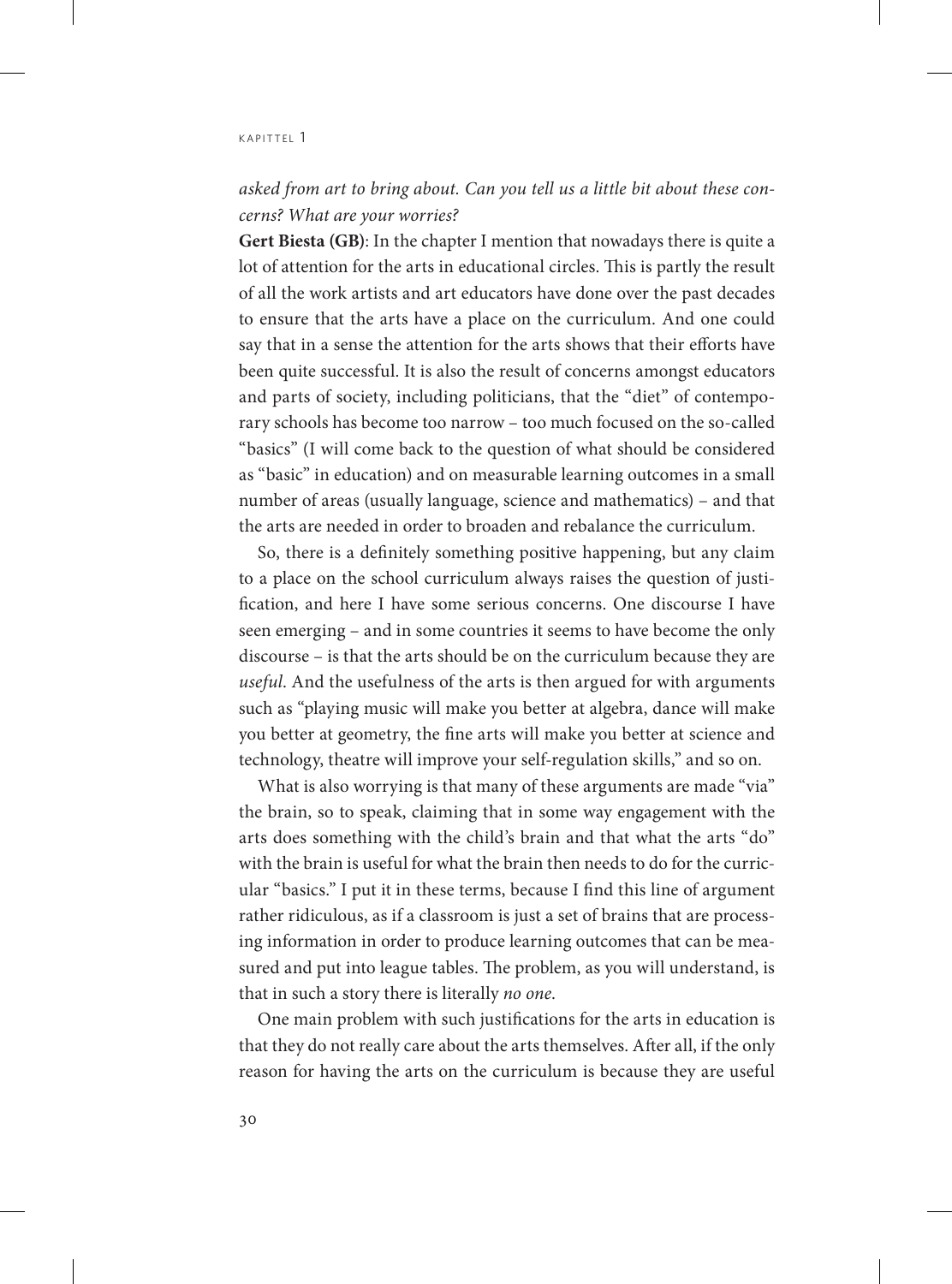for those areas that apparently really "count," the arts can be taken off the curriculum as soon as there are other (which usually means: cheaper) ways found for producing the same outcomes. And just to clarify: I think that the language of "producing outcomes" is a very uneducational language, so I am using it here to highlight that it is actually a problem to think about education in terms of production and outcomes. So the problem with all these instrumental justifications for the arts in education is that they are actually not justifying the arts themselves, but only what the arts are alleged able to "produce," and it is for this reason that I refer to this as a disappearance of the arts from arts education, by which I mean to highlight that the whole discussion is actually not about the arts but about something "else." And this also shows, of course, the hierarchies at work, as the something "else" that the arts are supposedly to be useful for, are given a higher status than the arts themselves.

In more philosophical terms we might say that the whole discussion about the usefulness of the arts in education amounts to what is called a "category mistake," that is, it uses a "logic," a way of reasoning, that actually is inappropriate for the "category" we are talking about. The point here is that when we talk about the usefulness of the arts for generating particular educational "outcomes," we are assuming that education is a kind of "production line" aimed at the production of certain *things* – and the fact that so much talk in education is about "outcomes," as if they were things, shows what is going on here. But someone who has received education is not a thing that has been produced. The British educational philosopher Richard Peters has put the issue nicely by saying that to be educated is not to have arrived at a destination but to be travelling with a different outlook. So with regard to education we should not be asking what education *makes*, that is, what it produces, but about what it *makes possible*. And we could see it as our main task as educators to open up different "existential possibilities" for our students – different ways in which they can exist, meet the world, and meet themselves in relation to the world. Let's come back to this point as well.

**LS:** *In addition to concerns about the disappearance of the arts from arts education, you also discuss the disappearance of education from arts education. Can you say a bit more about that?*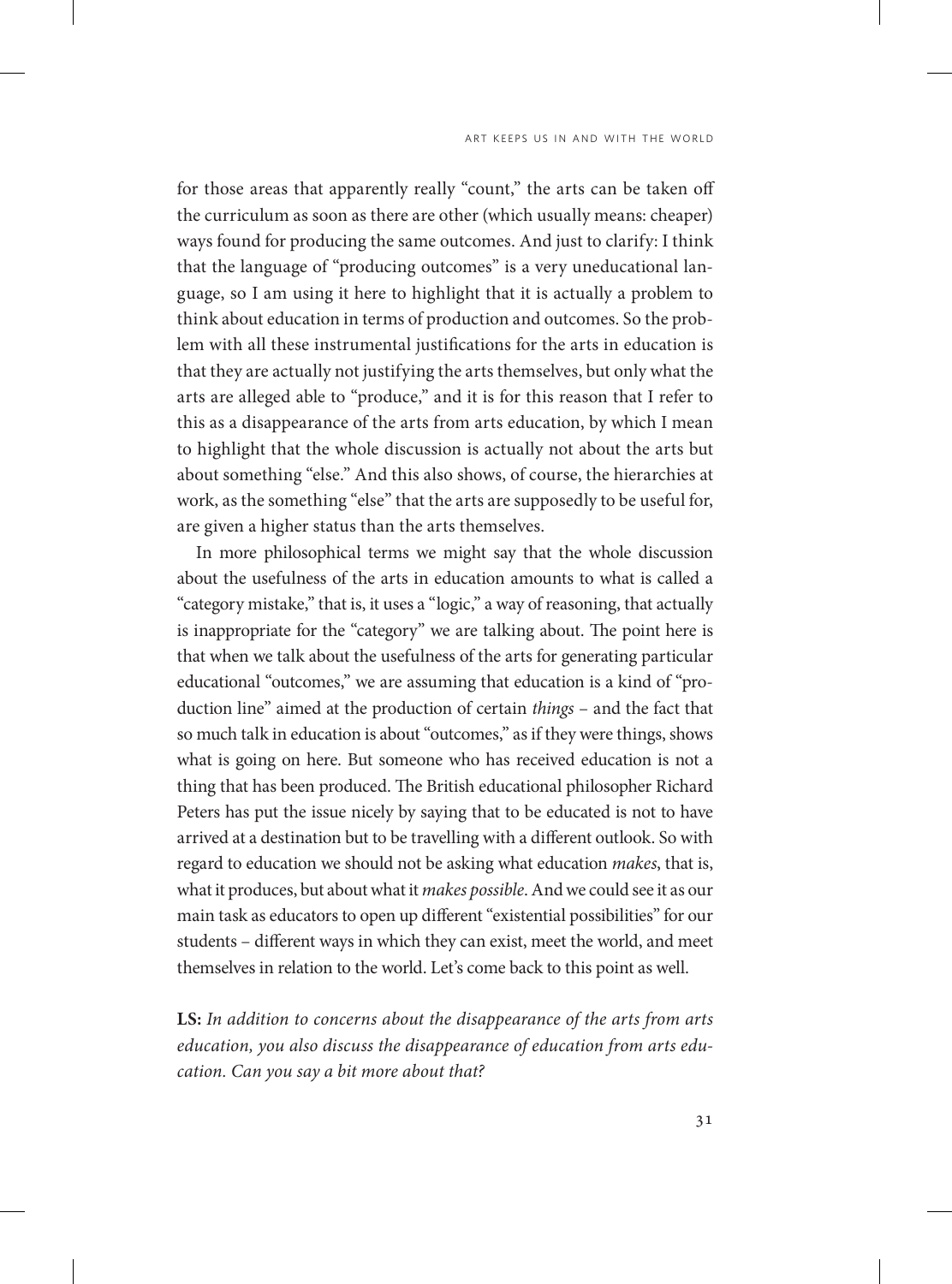**GB**: Yes, this is an important point as well – a point I tried to express with the "what if?" – question in the title of the chapter. What I have in mind here, is another discourse about the arts and education, one in which it is indeed acknowledged that contemporary education has a far to narrow and restricted view about what schools should focus on – the obsession with producing measurable outcomes in language, science and mathematics – and where it is also acknowledged that this is to the detriment of the children and young people who populate our schools. The concern here is that in such a set up, children and young people can only exist as objects of all kinds of educational "interventions" – another problematic term in the contemporary educational vocabulary – and not as subjects in their own right: as human beings who are trying to figure out what this world is, what this life is, and what they are supposed to be doing here. (These questions may sound strange, but for me go to the heart of education – let's come back to that too.)

Out of such concerns – concerns that there is no place for students to have a voice, let alone to have their own voice – the arts are brought in, so to speak, on the assumption that they have a unique capacity for allowing children and young people to express their own voice, to articulate their own identity, to make their own sense, to generate their own meaning, and, in all this, to be creative. Yet in doing so, an important question is forgotten as well, and I would argue that this is the key educational question. In response to all arguments for "expressivism" and for positioning the arts on the creative and expressivist end of the spectrum, we, as educators, should always ask the "what if?"-question. We should always ask: "What if the voice that speaks is racist?" or "What if the creativity that emerges is destructive?" or "What if the identity that articulates itself is only interested in itself?" and so on.

I am calling these questions educational questions, because the point of education is neither to suppress expression – that would be authoritarianism or education as a form of pure control – but also not to let expression just emerge, on the (mistaken) assumption – which we might call educational romanticism or political populism – that anything that emerges, *because* it comes from the child, simply has to be accepted. The educational work is rather to bring what emerges, what seeks to express itself, into dialogue with the world, in order to figure out, to put it simply,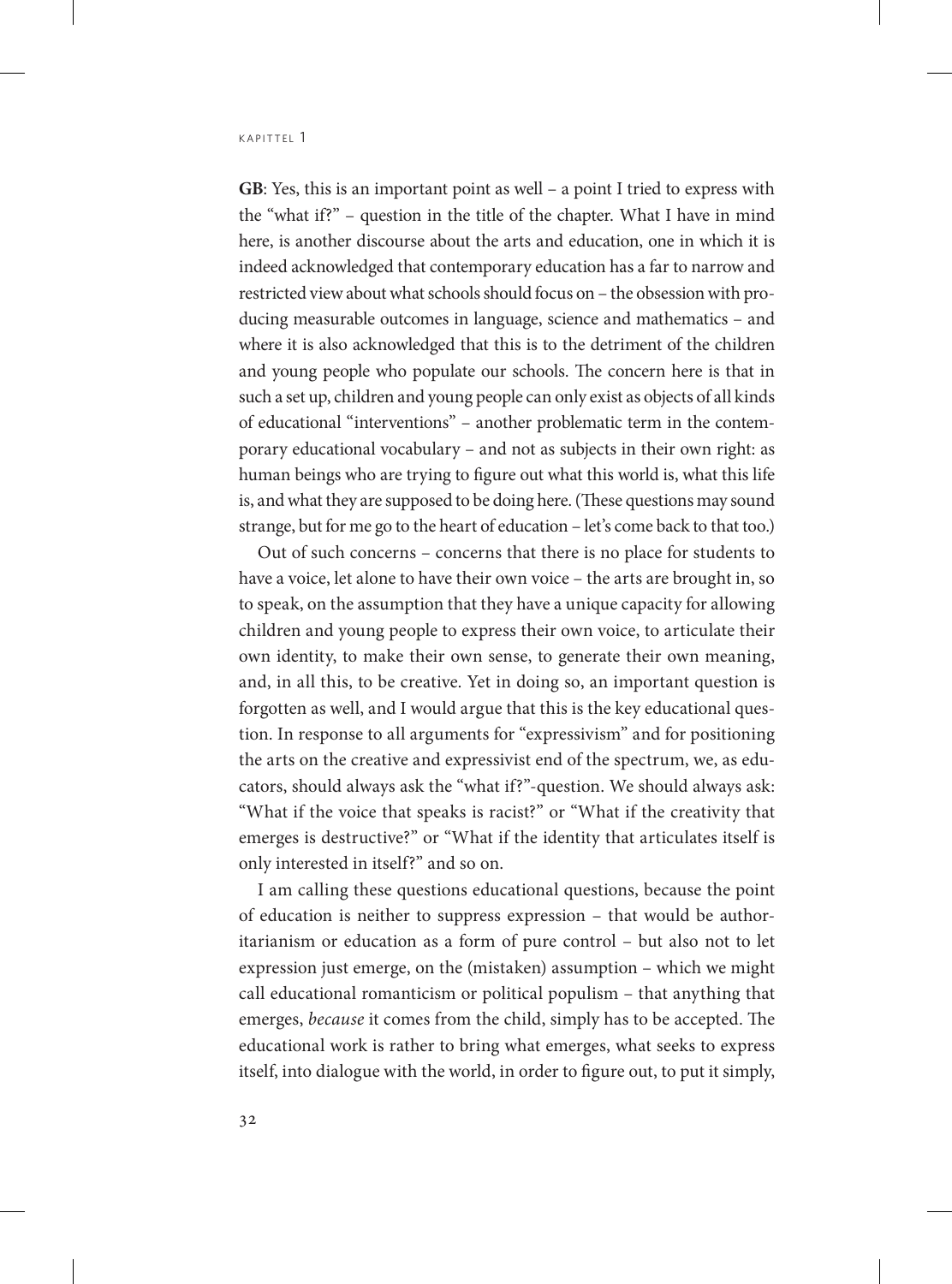what is emerging that is going to help or hinder the child or student in living their life well, with others, on a planet which has limited capacity for "carrying" everything that may emerge as an initiative or desire from the new generation. This is why education can neither be curriculum-centered – seeing the curriculum as the be-all and end-all of education and seeing education as getting the curriculum into the student – nor can it be child- or student-centered – that is, just focusing on expression and emergence. Education, by necessity, has to be world-centered, so I wish to argue, and this is the main reason why expressivist justifications for arts education and expressivist practices of arts education run the risk – or even amount to – the disappearance of education from arts education.

### **LS:** *How do you see these concerns connected to the current sociopolitical situation?*

**GB**: That's quite a "big" question, of course, but let me try. You may have noticed that in my concerns about expressivism I not only referred to educational romanticism but also to political populism. I think that one quite prominent aspect of the current socio-political situation is precisely what can be called populism, where I would see populism as the idea that any voice "counts," so to speak, simply because it is someone's voice. When you come to this claim from a history of suppression, exclusion, and discrimination, that is, a history in which some voices and identities were actively being silenced, it is rather obvious that the claim to a voice is a liberating claim or, if we put it in more educational terms, that such a claim is an emancipatory claim. But for a voice to be a voice it needs to be heard as well, so we might say. Pure voice – voice that just emerges – is not voice at all; voice needs to "arrive" in the world. Here, and I this see this as the profound insight I took from the work of Hannah Arendt, it will meet other voices who are not just there to listen, but who want to speak as well. And precisely this, so we might say, is the predicament of our human existence: that we are not alone in this world, and that the encounter with others, but also the encounter with the materiality of the planet, puts limits and limitations on us. The idea of pure voice, of 100% uninterrupted expression, so to speak, is therefore a rather dangerous myth. We could also call it a fantasy.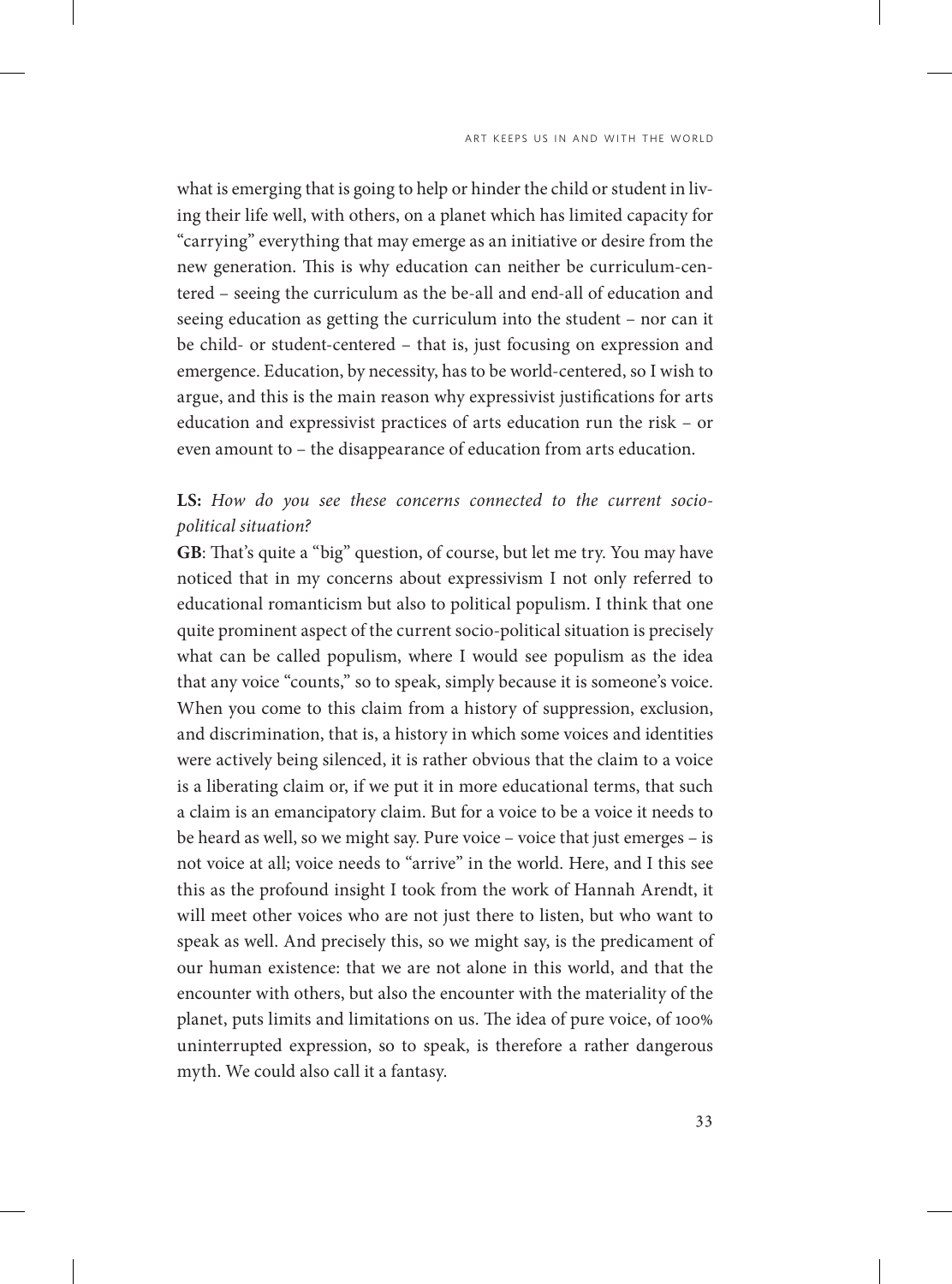I think, however, that our socio-political situation is full of this fantasy, so we might say. At least I see many examples of the pursuit of pure voice, so to speak, and, at the very same time, I see many examples of a denial of limits and limitations. The latter is particularly clear in our ecological crisis, where for far too long the planet has just been approached as a resource, as a kind of shop we can walk into and just take what we want, without any concern for the longer-term consequences of such behaviour. We are now in the middle of those consequences – think of the climate crisis, think of food poverty, think of the pandemic – which reveals that they were not as long-term as some may have hoped for. The same is going on with populism and in my view quite a lot of problems we currently are facing with identity politics which, in my view, manifests itself in the claim that anyone should have the right to their own identity and should be able to pursue this right for 100%, are related to this. They all stem from the assumption that a voice, because it is someone's voice, or an identity because it is someone's identity, has to be accepted, without limits. But that is precisely *not* the "project" of democracy, which is never about the will of the people or the will of the majority, but has to be about the democratic will of the people or the democratic will of the majority.

The critical difference here is that a democratic will of the people is a will that is always "filtered," so we might say, by the values of liberty and equality – and those values always exist in tension with each other. Whereas populism – and identity politics where it articulates itself as the desire for a pure identity – only tends to focus on liberty, the whole point of democracy is that it makes the case that any claim for one's own liberty has to come with a concern for the liberty of everyone else, which is precisely what the idea of "equality" brings to the mix. Democracy, as the attempt to exist together in plurality, thus puts limits and limitations on the liberty of everyone – and those limits particularly come into view when the claim to liberty of one individual or group would undermine the possibility for others to have their claim to liberty "on the table" as well.

So we might say that the main problem of our times is insufficient "attention," if that's the right word, for limits and limitations – and this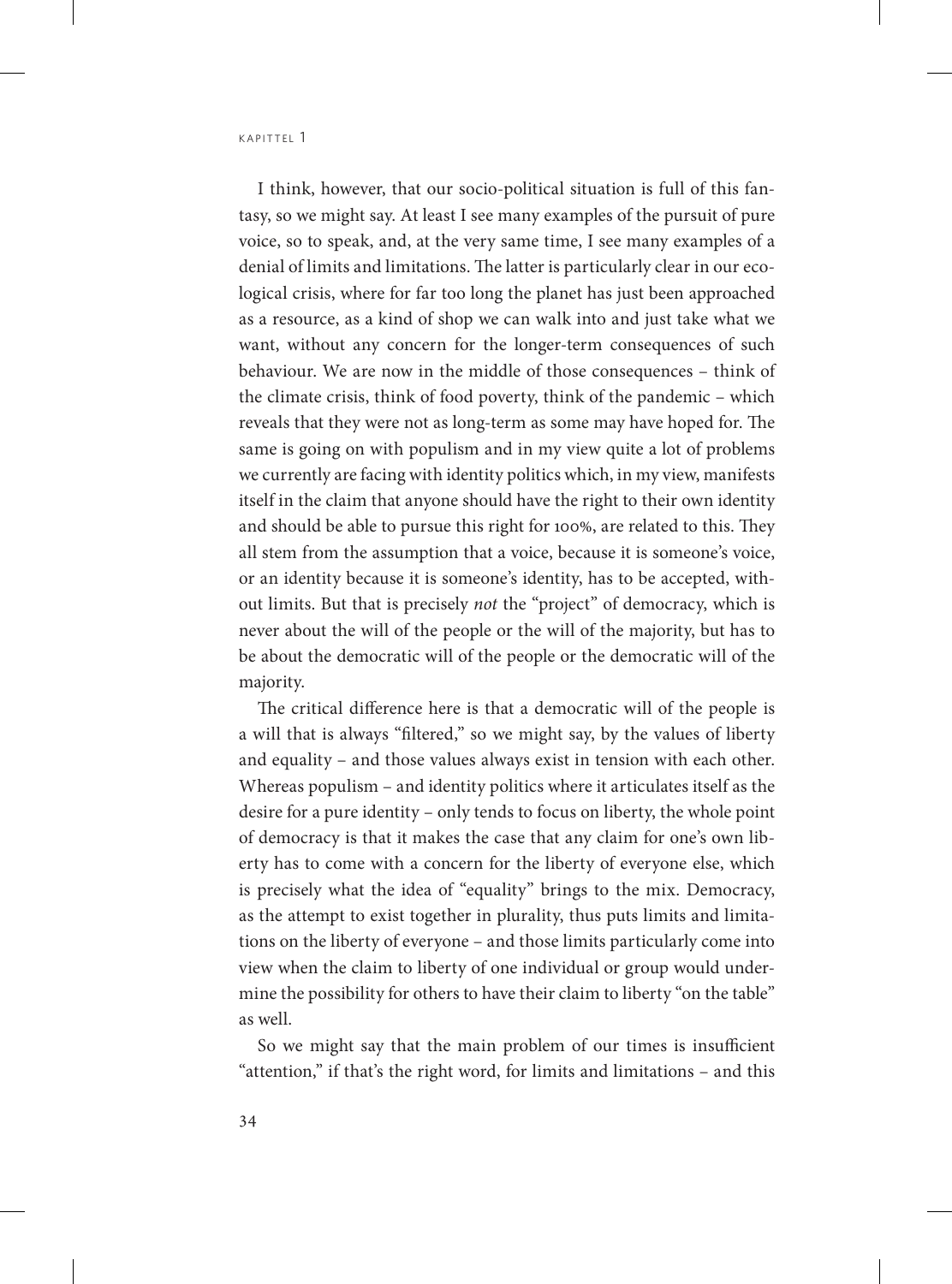problem shows itself both in our engagement with the living world and in our engagement with others. These are, of course, big social and political issues, but as an educator I also think that these are educational issues. I have already used the word "fantasy," and one could say – and here I think Freud has provided some crucial insights – that one of the challenges of growing up is to come to terms with the fact that the world "outside" of us is what it is, so to speak. And while we may not always like that, and would prefer to stay within our ideas about how we would want the world to be, it is the coming to terms with the reality of the world that pulls us out of our phantasies. Growing up, trying to live one's live in a grown-up way, is therefore precisely about coming to terms with the fact that the world outside of us is often not how we would want it to be. This acknowledgement does not mean that we should resign and simply accept the world as it is. But it is to always acknowledge that the world, the material world, the living world, the social world is real, and that there is some negotiation to be done, some give and take, so we might say.

I have already mentioned the ecological crisis as one manifestation of this problem. Populism is another manifestation. The "case" of Trump also fits in this picture, and one could say that the sadness of this case, but also of course the scandal of it all, is that Trump seems to be unable to engage with what is real and just keeps repeating his own fantasies about how the world should be, rather than coming to terms with how the world is. The phrase "baby in the White House" captures this really well. And I tend to think that where the struggle for identity becomes problematic – I am not saying that this struggle is problematic in itself – is when it aims for pure identity, because such a state of pure identity is only possible through the destruction of all other identities (which is the lesson we should have learned from the genocides of the 20<sup>th</sup> century, but may already have forgotten).

### **LS:** *And how does this work out in the field of education?*

**GB**: Perhaps one manifestation of this tendency is the desire to make education "perfect." This is what I see behind much education policy that seeks to make education not just more effective and efficient, but also does so with regard to this small set of measurable learning outcomes.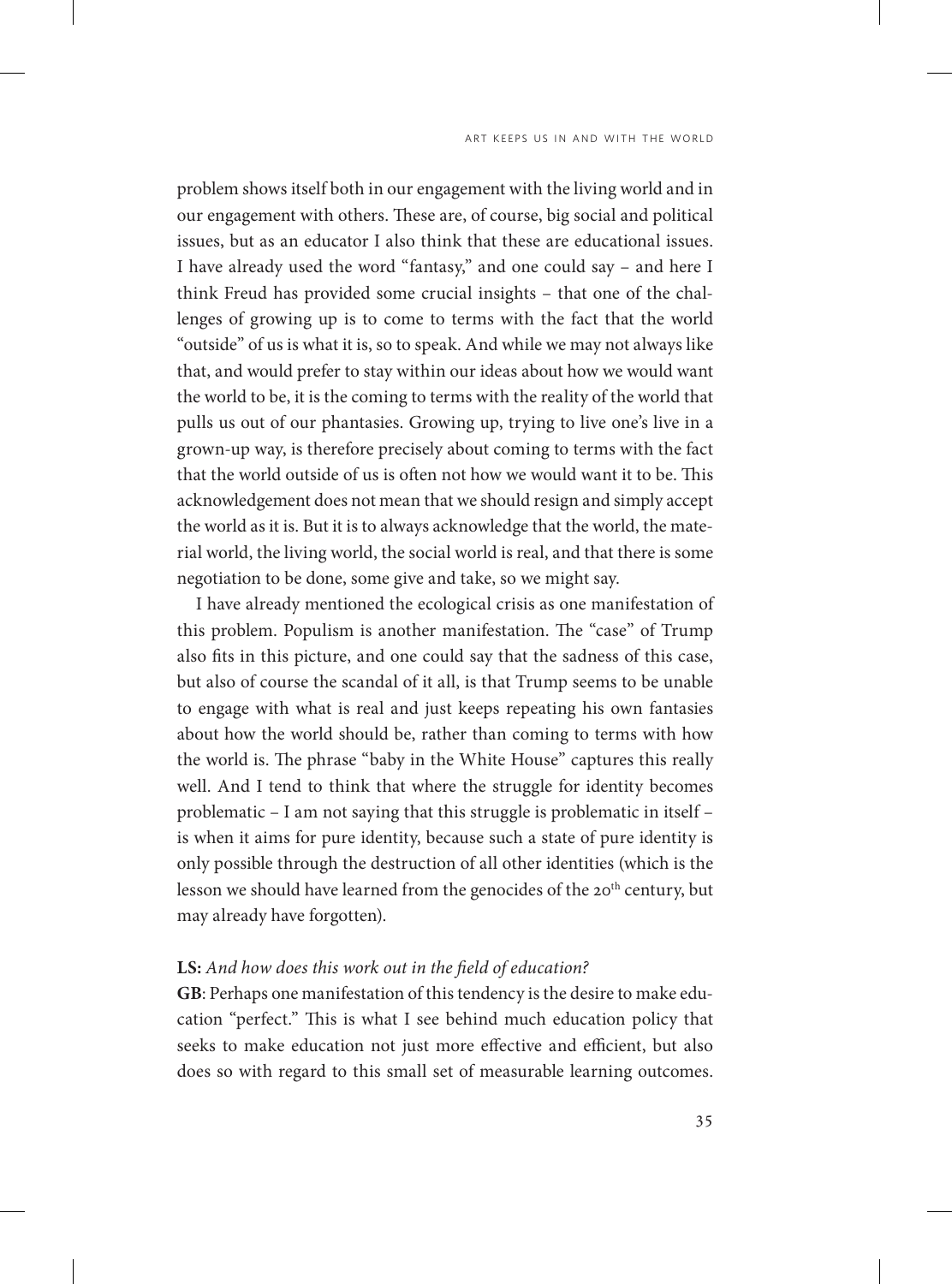These all display tendencies of wanting to control education and I think what I have tried to say so far is that if in education we aim for total control over our students, we no longer are within the realm of education but have moved into the realm of indoctrination of even brainwashing. Now one problem is that many efforts that focus on the "performance" of education – making sure, for example, that all students achieve highly on a number of "indicators" – do so with reference to a social justice argument in which it is claimed that we should ensure that all children and young people have the same chance at "success." This argument, in itself, is difficult to contest, but where it becomes problematic is when we look at what "success" actually means or, more precisely, how "success" becomes operationalised. This is one of the worries I have about this reference to the "basics," because the basics that are often called basic – language, science, and mathematics – are perhaps not the basics that we should focus on. After all, should we really be content if we have made sure that all children and young people are excellent in language, science, and mathematics, but if none of them had ever heard of, let alone taken an interest in, peaceful, democratic, and sustainable co-existence?

### **LS:** *The arts are neglected in school and society. How to claim the importance of art without undermining the arts' own integrity?*

**GB**: It's relevant that you use the word "importance" here, which is indeed a very different notion that what is focused on in the idea that art should be useful. Or to put it differently: If the only answer we could give to the question of the importance of the arts would be by talking about its usefulness, we would, as we've just explored, not really be talking about the arts. Having said this, it is of course quite difficult to say much about the importance of the arts themselves without referring to something "beyond" art, but nonetheless, that is indeed the challenge if we want to counter the ongoing instrumentalization of the arts, in education but also in relation to other domains, I think.

I am inclined to say that what I see many artists doing in all kinds of ways is figuring out what it means to exist "in and with the world," to use that phrase. Artists are in some way engaging with the question of what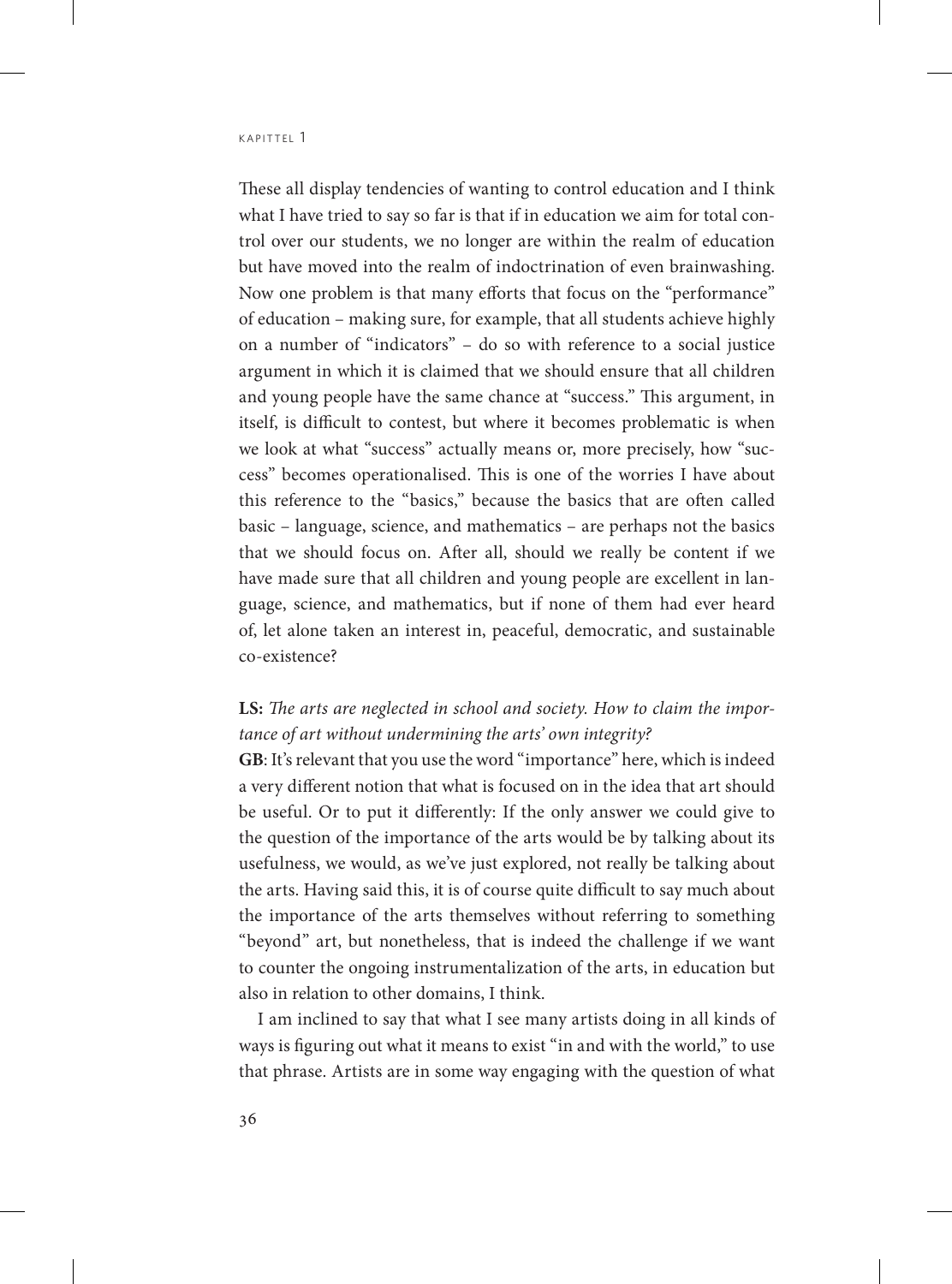it means to be human or, in less theoretical and general terms: what it means to exist as human being. That is quite a fundamental question, and also quite an open question, and one could argue that it's an impossible question if, that is, we think that there is some kind of final answer to be given to it. But if we give up on the idea that there is a final answer to the question of being human, it is still possible to explore what we might call "the human condition," that is, the many dimensions, manifestations and facets of what it is to live one's life – and whereas in education I might be inclined to add "and to live one's life well," I would be entirely happy for the arts to look at all dimensions of this question, perhaps because in order to figure out what it might mean to live one's life well, we also need to go to the limits of that question – the limits of life, the limits of not living one's life well, and so on.

Now I am happy to concede that all human beings can be engaged with these questions – with is perhaps one way to understanding the suggestion from Joseph Beuys that everyone is an artist – but I do think that artists are in some way working on this question in a more intense way, and perhaps a more explicit way. What also distinguishes art is that art always has a medium, and, in light of what we have spoken about so far, I would say that art always has a *worldly* medium: sound, paint, stone, time, words, tone, rhythm, movement, and so on. This medium is never just a means for expressing particular ideas or views or imaginations. The medium is literally "in the middle," because just as the medium makes it possible to give form to some thoughts or ideas or desires, the medium also has an integrity of its own. So already in working with a "medium," artists are stepping into the dialogue with the world outside of them. In art – perhaps I should say good art, but I'm not sure – the medium also has a voice, also has something to say, which means that the artist can never claim to be in total control of the medium. The medium is, in other words, not a means, not an instrument, but matters.

So while it remains difficult to articulate the importance of the arts, I am inclined to say that many artists, and perhaps all artists – can we say "all good artists?" I'm not sure – are in all kinds of ways figuring out what it means to live, to exist, in the here and now, in and with the world. They keep the question alive, which is tremendously important, particularly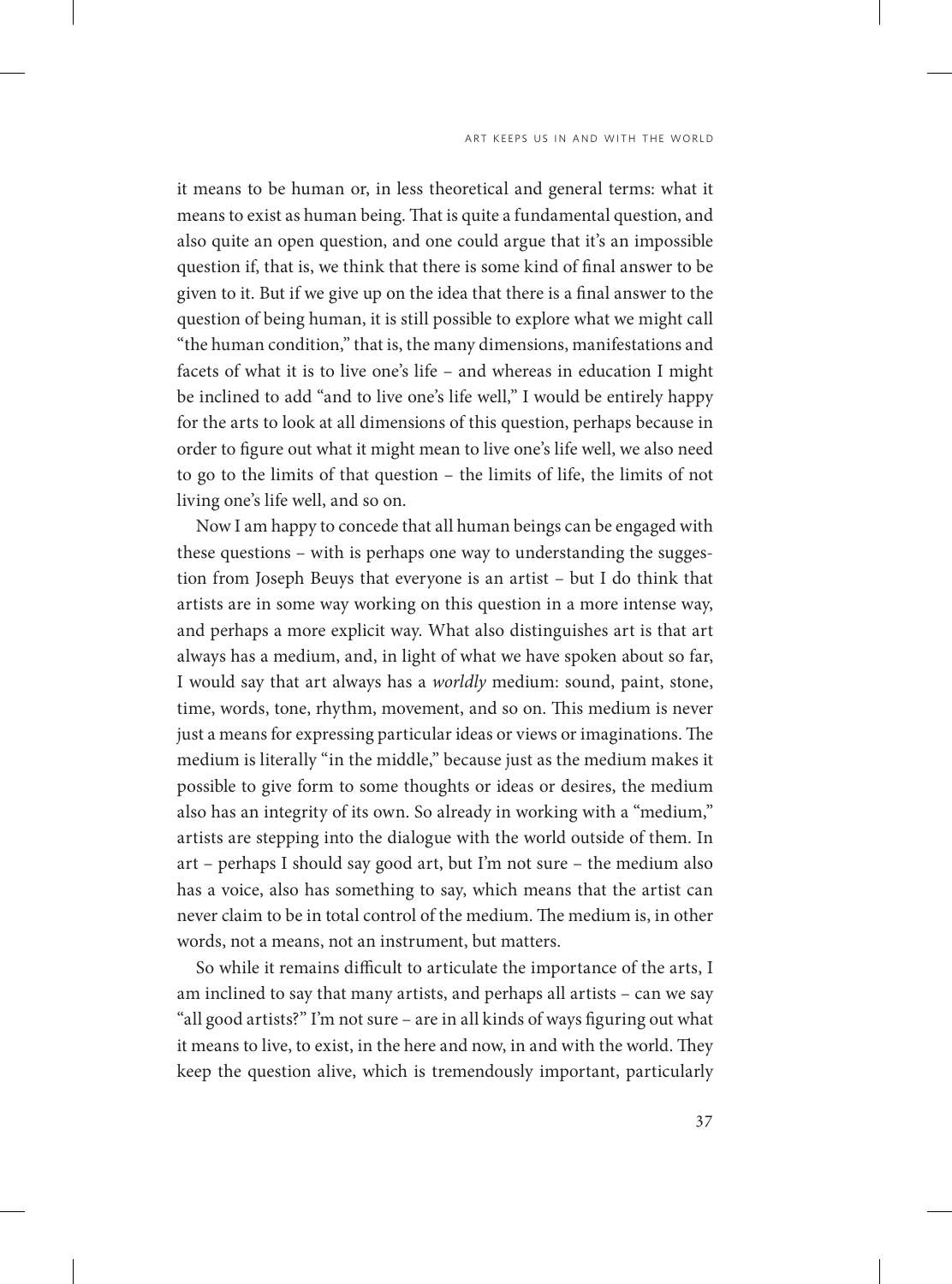in times where there are so many distractions that we become forgetful about the very question of our existence – times where we become anaesthetised, so we might say. But they also keep the answers "alive," they keep looking for new and different answers, never completely satisfied with settling on an answer – and this is tremendously important as well, as so often things go wrong when people claim to have found "the answer" to life's question and tell other people just to believe and follow them. The arts, so we might say, keep us in and with the world, and keep us awake in being there.

If we look at the arts in this way, we can say that anyone who questions why we should have the arts – let alone invest in the arts – is probably questioning the idea that we should keep the question of our human existence open and alive, should be wary of any attempts at resolving the question or settling on one "final" answer, and is probably also questioning the importance for us human beings to stay awake. The enemies of the arts probably would like us all to be in a state of slumber!

**LS:** *In both the article and in the book* Letting Art Teach *(2017), you launch some ideas about the educative power of the arts and what art can do. Can you say something about this and what conditions are needed in order for this power to be realised?*

**GB**: Educative power is not bad as a phrase, although there is always a risk that when we talk about the arts and education we slip into instrumental thinking again. I tend to think that the arts are relevant for education – which is different from saying that they are useful for education – because the arts themselves have the existential question, the question of what it means to exist in and with the world, as their central concern. And for me, this is also the central concern for education. So rather than putting the arts "back" into an instrumental position vis-à-vis education, I think we can gain strength from each other by acknowledging our common concern, even if we "engage" with this concern in our own distinctive ways.

In my own work I have looked at our encounter with the world "outside" of us from the perspective of our actions and initiatives and the desires that are "expressed" in our initiatives. When we act, when we take initiative, we do some from a more or less clearly defined idea of something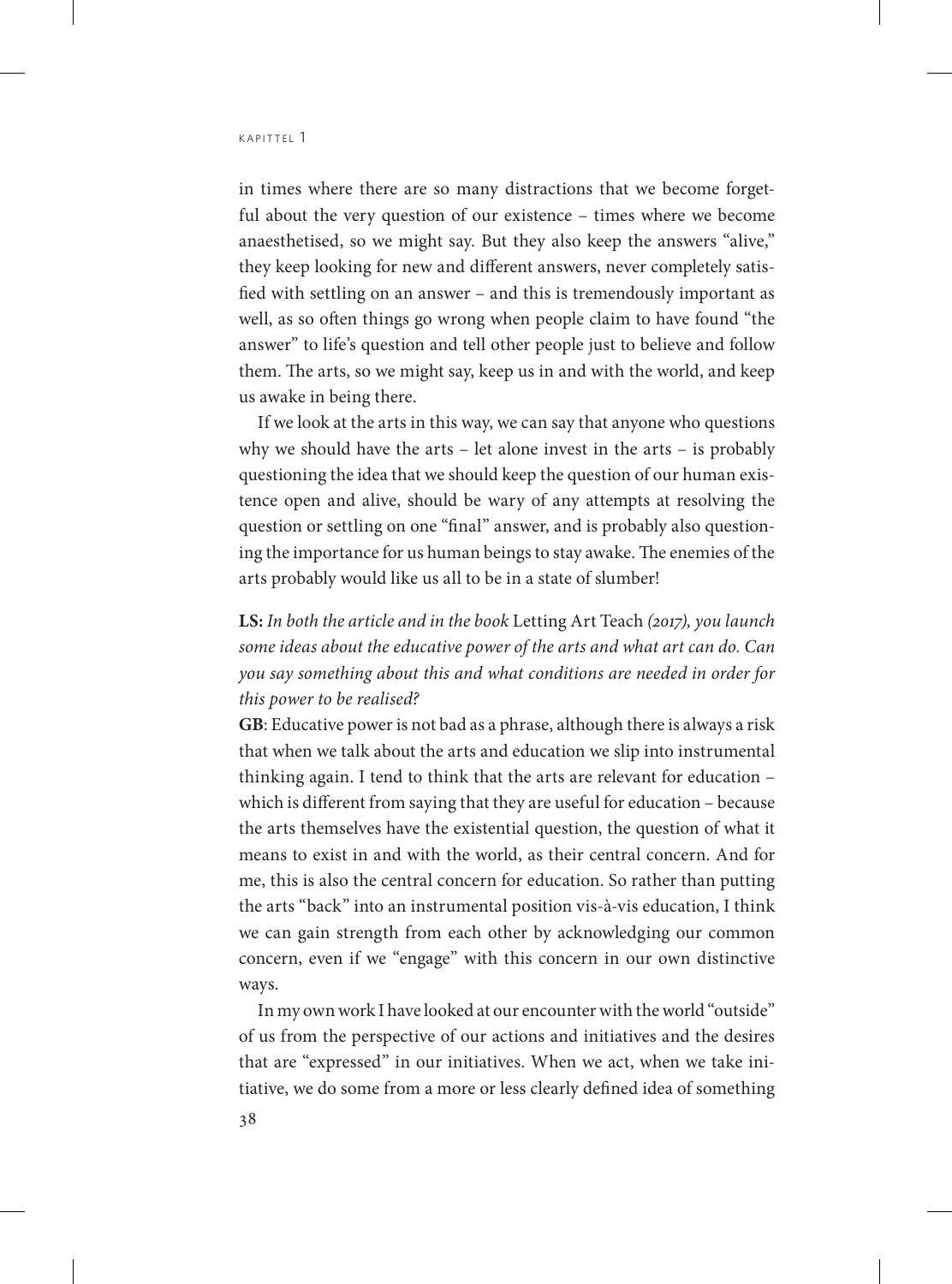we might want to do or achieve or obtain. This is always a step "into" the world, and while there are many situations where the world – the material world, the living world, the social world – may "go along" with our initiatives and desires, we may, at some point, encounter resistance. The experience of resistance is, of course, tremendously important – I have already hinted at this – because it means that we encounter something that is real, that exists on its own, that is not a construction or fantasy. While this encounter is important, it can also be frustrating, particularly from the perspective of our own initiatives and desires. Out of this frustration we may start pushing harder in order to subject what we encounter to our will. While it is sometimes really important to push so that we can achieve something, there is always the danger that we push too hard – and what "too hard" is, is something we will never entirely know in advance. When we really push too hard, we run the risk of destroying the very world, the very reality, we want to enter into dialogue with. We run the risk of what I have referred to as "world-destruction."

But the frustration can also pull is in another direction, that is, that we step back from the world because the reality we meet there is too difficult, too frustrating, not worth the effort, and so on. Sometimes this is of crucial importance – stepping back so that what and who is other gains space for its own existence. But if we step back entirely, if we withdraw completely, we end up in another problematic extreme, which I have referred to as "self-destruction." This begins to suggest that our existence in and with the world, which we could characterise as our human condition, takes place somewhere in the difficult and precarious "middle ground" between world-destruction – pushing far too hard – and self-destruction, withdrawing from the encounter. This can be a difficult place to be; it is, at least, not necessarily an easy or pleasant place. But this is the very place where our human existence in and with the world *takes place*.

I would say that this gives us a vocabulary for education because it suggests that the educational work is about "holding" our students in this difficult middle ground – a middle ground where they can meet the world and can meet themselves in relation to the world. The educational work is about "holding" our students in the middle ground where they can encounter the difference between "fantasy" and "reality," or, in more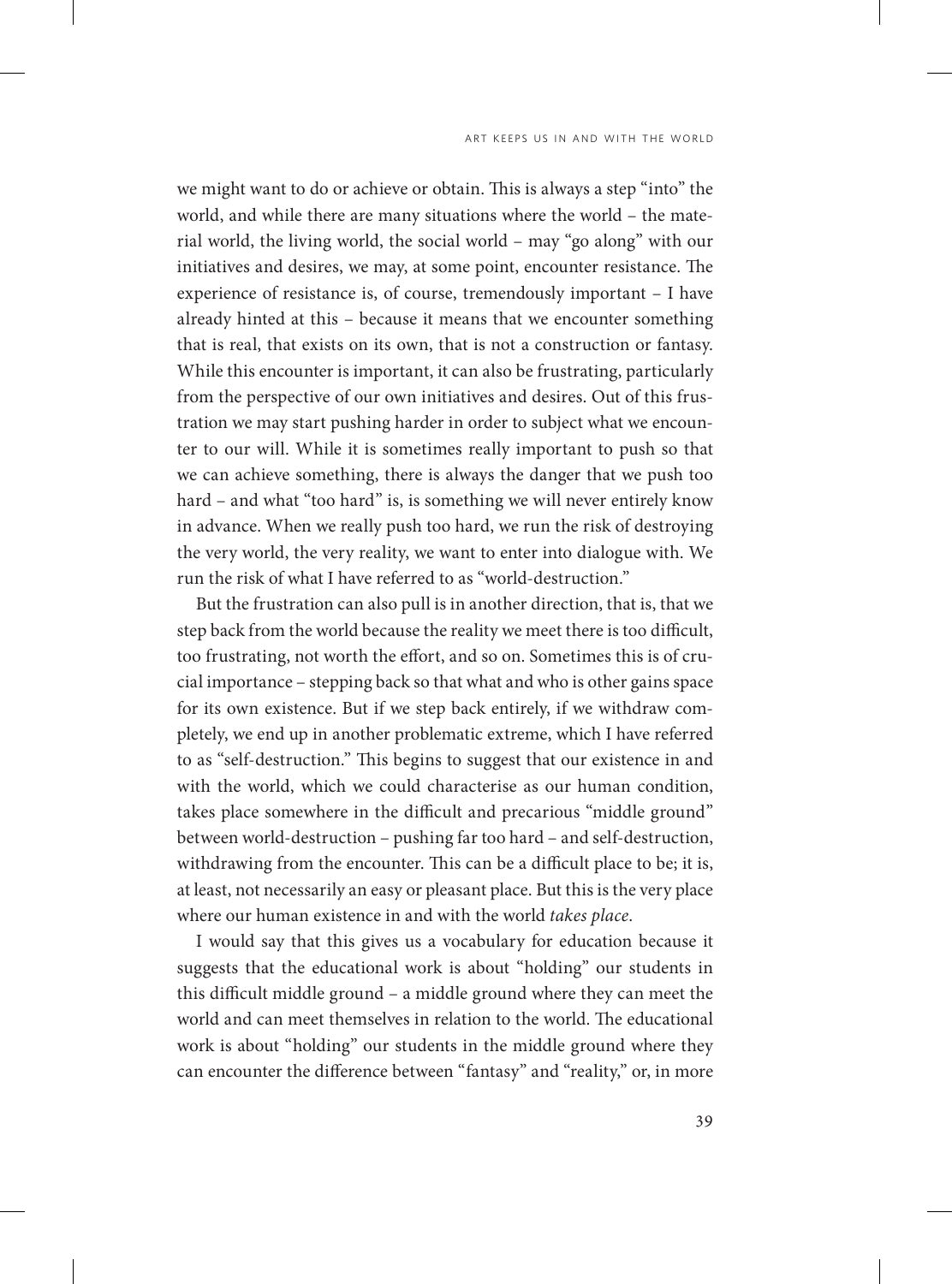practical terms, between their desires and what is literally desirable, that is, what can be pursued as a desire in light of the encounter with the world in which such desires, and their consequences, can become real.

This way of looking at education suggests that education is not about designing smooth, personalised learning trajectories that rush students swiftly towards the production of measurable learning outcomes. It rather suggests that education, if it takes the existential challenge seriously, has an interruptive quality as it seeks to "stage" an encounter between students and reality, to put it in very broad terms. Meeting reality – for example the material reality of clay or paint or sound, or the conceptual reality of ideas, formulas and laws, or the living reality of plants and animals, or the social reality of other human beings – can be a source of joy and energy but can also contain a degree of frustration. Rather than letting such frustration run its course – which would amount to setting our students on the path of world-destruction or self-destruction – the work of education is to give students time and provide them with forms that allow them to work "through" the frustration. And keeping them in that "space," also requires that we provide them with sustenance rather than leaving them to their own devices.

Perhaps the quickest way to show the educative power of the arts, is to say that the qualities of interruption (the encounter with something that is real), of suspension (of slowing down so that there is time to really meet what is other and work through the complexities and possible frustration of such meeting), and sustenance (providing the nourishment and support for holding our students in that place) are to a large extent the qualities that the arts can offer. Art – and I am inclined to say: good art – interrupts; it is never entirely smooth. Good art slows down, it asks attention but also allows for attention, and provides concrete forms for encounter and transformation. And good order can also provide sustenance; it can provide pleasure and joy as well.

This is quite a long answer, but I think the detail matters if we want to figure out how the arts can enhance the existential work of education.

**LS:** *In our recent dialogues we have been discussing the notion of "insistence of practice." How do you see this insistence taking place in art education?*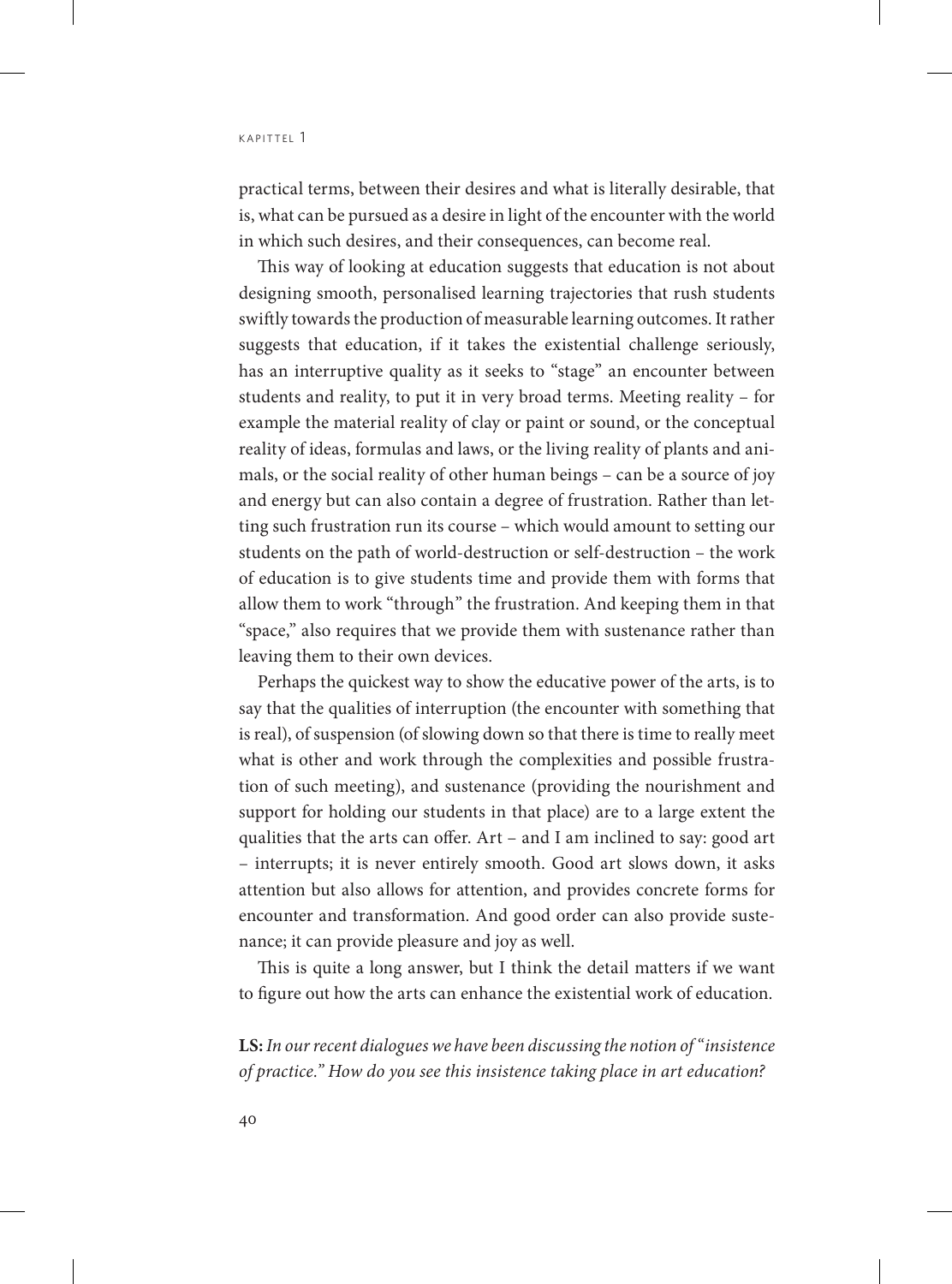**GB**: That is, again, quite a big topic. Perhaps a "quick" response here would be to connect it to the importance of meeting what is real, precisely because when we encounter something that is real – that is not constructed by us, not controlled by us and thus interrupts any phantasies we may have about it – that we are not just faced with the question how to "handle" such a situation, but that actually an altogether different question "breaks through," namely the question: "What is this asking from me?" If we really are able to encounter a reality "outside" of ourselves – which can be quite difficult, because so often we already project our ideas on what we encounter – we thus encounter something that insists, that asks something from us and that, in doing so, in a sense pulls us into the world as well.

It is along these lines that we can then also begin to ask – and here the path of artists and of educators should diverge – what the particular practices in and "through" which we work are actually asking from us. What, in other words, the insistence of the arts and the insistence of education is, bearing in mind, as I have tried to say, that there is definitely a strong degree of synergy between the two. Looking at our work, as educators and artists, in this way, can be helpful to free ourselves from our own fantasies and desires, that is, from all the things we would like to do and would like to see happen in our artistic and educational endeavours but that may actually keep us away from what art and education are asking from us. I don't have final answers to the question what the particular insistence of the arts and the particular insistence of education are, though as an educator I am inclined to think that the insistence of education can never be to gain control over those we educate. The insistence we encounter, I think, is always one of emancipation – of ensuring that our students can exist as subjects in their own right, in and with the world, and not as objects of our agenda's, desires or phantasies. And perhaps this is similar in the arts, where the works of art we try to bring into the world should never been seen as *our* works of art, as things we can possess and control. That is "Frankenstein art" which, as you will probably see, is as dangerous and problematic as "Frankenstein education."